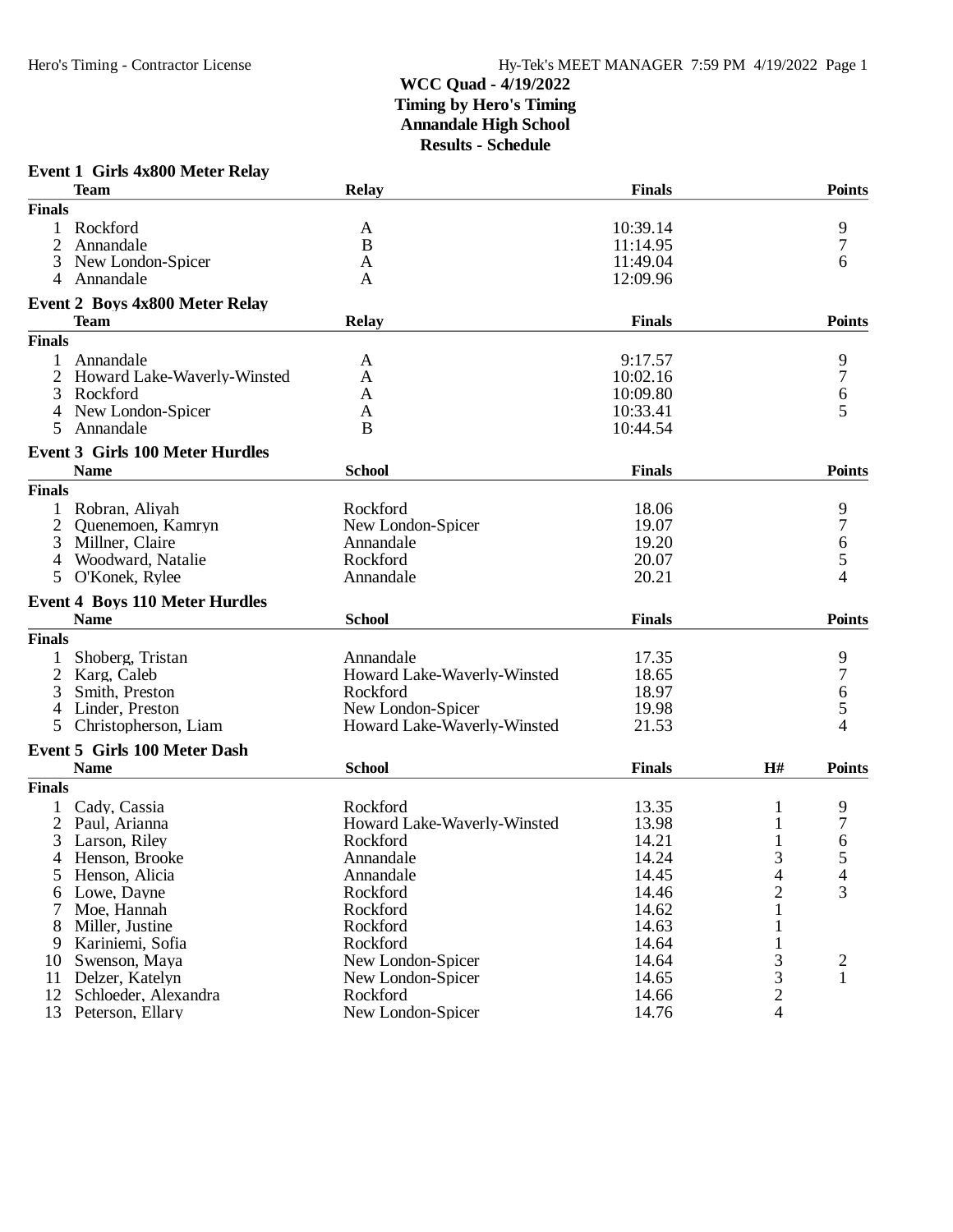# **Finals ... (Event 5 Girls 100 Meter Dash)**

|                | <b>Name</b>                 | <b>School</b>               | <b>Finals</b> | H#             | <b>Points</b>           |
|----------------|-----------------------------|-----------------------------|---------------|----------------|-------------------------|
|                | 14 Ireland, Maggie          | Howard Lake-Waverly-Winsted | 14.77         | $\overline{c}$ |                         |
|                | 15 Caskey, Ayla             | New London-Spicer           | 14.91         | 4              |                         |
| 16             | Madison, Emma               | New London-Spicer           | 15.11         | $\overline{4}$ |                         |
| 17             | Krzmarick, Nicole           | Howard Lake-Waverly-Winsted | 15.25         |                |                         |
| 18             | Sandberg, Rachel            | Rockford                    | 15.33         | 3222243        |                         |
| 19             | Schmatz, Lydia              | Rockford                    | 15.57         |                |                         |
|                | 20 Peterson, Olivia         | Rockford                    | 15.71         |                |                         |
| 21             | Bakken, MacKenzie           | Rockford                    | 15.79         |                |                         |
|                | 22 Kallio, Emma             | Howard Lake-Waverly-Winsted | 15.99         |                |                         |
| 23             | Quenemoen, Kamryn           | New London-Spicer           | 16.42         |                |                         |
|                | 24 Thiemann, Autumn         | Howard Lake-Waverly-Winsted | 16.42         |                |                         |
| 25             | Donner, Elle                | New London-Spicer           | 17.12         | $\overline{4}$ |                         |
| 26             | Michalski, Mikayla          | Annandale                   | 17.31         | 4              |                         |
| 27             | Benson, Maya                | Annandale                   | 18.12         | $\overline{4}$ |                         |
| 28             | Cruz, Sophia                | Howard Lake-Waverly-Winsted | 19.93         | 3              |                         |
|                |                             |                             |               |                |                         |
|                | Event 6 Boys 100 Meter Dash |                             |               |                |                         |
|                | <b>Name</b>                 | <b>School</b>               | <b>Finals</b> | H#             | <b>Points</b>           |
| <b>Finals</b>  |                             |                             |               |                |                         |
| 1              | Catlette, Ethan             | Rockford                    | 12.10         | $\overline{c}$ | 9                       |
| $\overline{c}$ | Schloeder, Brian            | Rockford                    | 12.36         | 1              | 7                       |
| 3              | Delzer, Mason               | New London-Spicer           | 12.38         | 7              | 6                       |
| 4              | Scarbrough, Ethan           | Rockford                    | 12.46         | $\mathbf{1}$   | 5                       |
| 5              | Nelson, Jack                | Annandale                   | 12.46         | 7              | 4                       |
| 6              | Knott, Brandon              | Howard Lake-Waverly-Winsted | 12.49         |                | 3                       |
| 7              | Stedman, Logan              | Rockford                    | 12.63         | 1              |                         |
| 8              | Luchsinger, Lance           | Howard Lake-Waverly-Winsted | 12.63         | 1              | $\overline{\mathbf{c}}$ |
| 9              | Healy, Joe                  | Annandale                   | 12.73         |                | $\mathbf{1}$            |
| 10             | Mallak, Mitchell            | Howard Lake-Waverly-Winsted | 12.78         | $\overline{c}$ |                         |
| 11             | Duke, Brody                 | New London-Spicer           | 12.82         | 6              |                         |
| 12             | Herman, Carter              | New London-Spicer           | 13.03         |                |                         |
| 13             | Wendlandt, Isaiah           | New London-Spicer           | 13.06         | $\frac{5}{2}$  |                         |
| 14             | Davidson, Hale              | Annandale                   | 13.24         |                |                         |
| 15             | Johnson, Gavin              | New London-Spicer           | 13.24         | $\overline{7}$ |                         |
| 16             | Sundberg, Alex              | Annandale                   | 13.25         | 4              |                         |
| 17             | Westman, Thomas             | Annandale                   | 13.33         |                |                         |
| 18             | Martinez, Bryan             | Annandale                   | 13.50         |                |                         |
| 19             | Schuman, Ryan               | Rockford                    | 13.52         | 25327          |                         |
| 20             | Greene, Drystin             | Howard Lake-Waverly-Winsted | 13.54         |                |                         |
| 21             | Bushel, Brayden             | Annandale                   | 13.55         |                |                         |
| 22             | Rasset, Vince               | Annandale                   | 13.64         |                |                         |
| 23             | Roe, Zach                   | Annandale                   | 13.67         |                |                         |
| 24             | Jacobson, Sam               | Annandale                   | 13.68         | $\frac{2}{5}$  |                         |
| 25             | Mendoza, Andrew             | Howard Lake-Waverly-Winsted | 13.78         | 4              |                         |
|                |                             |                             |               |                |                         |
| 26             | Alston, Darius              | Annandale                   | 13.83         | 6              |                         |
| 27             | Vrolson, Davis              | Annandale                   | 14.05         | 6              |                         |
| 28             | Hughesdon, James            | New London-Spicer           | 14.05         | 6              |                         |
| 29             | Larson, Dalton              | Rockford                    | 14.19         | 3              |                         |
| 30             | Cruz, Aidan                 | Howard Lake-Waverly-Winsted | 14.32         | 5              |                         |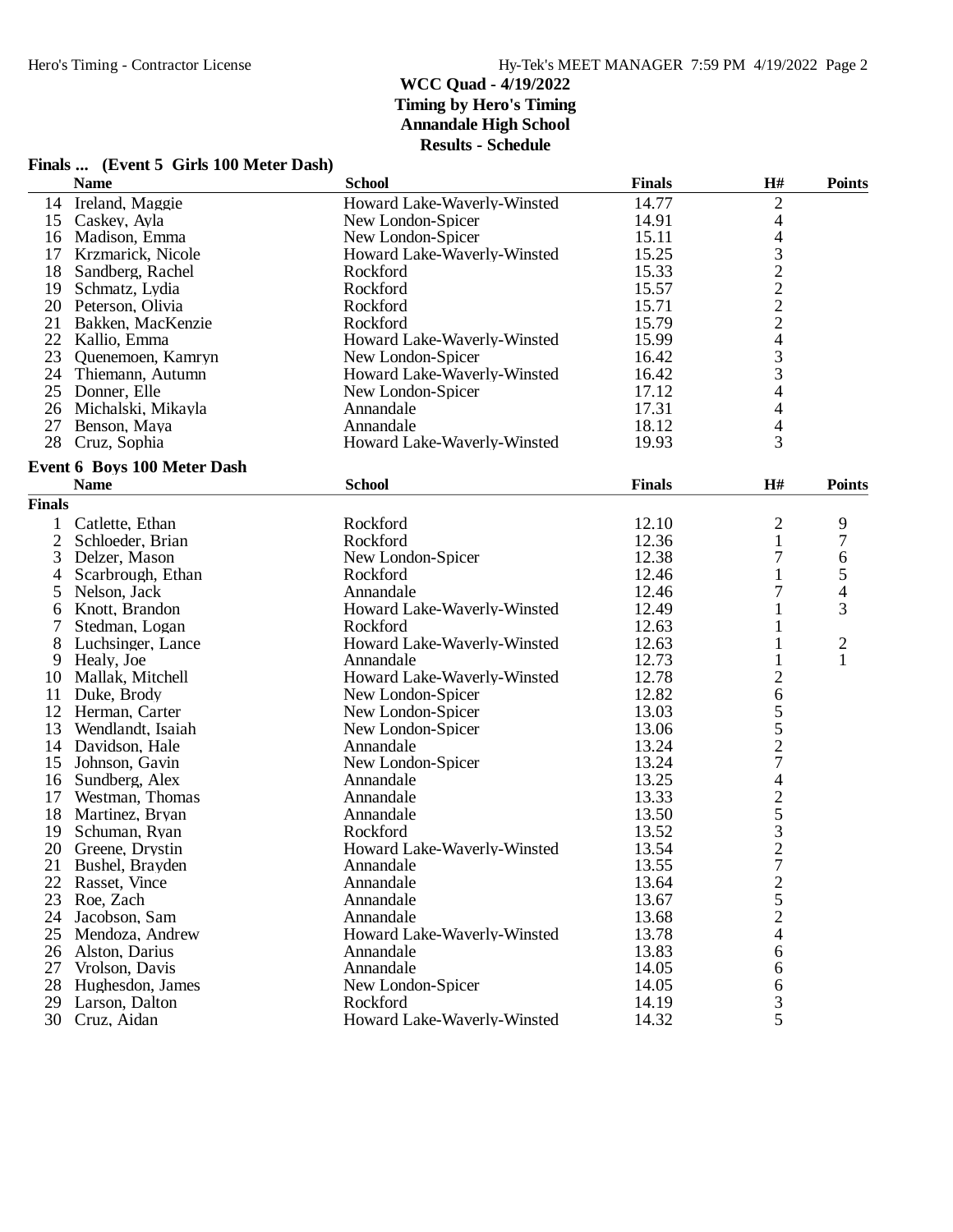| Finals  (Event 6 Boys 100 Meter Dash) |  |  |  |  |
|---------------------------------------|--|--|--|--|
|                                       |  |  |  |  |

|               | <b>Name</b>                            | <b>School</b>               | <b>Finals</b> | H#                       | <b>Points</b> |
|---------------|----------------------------------------|-----------------------------|---------------|--------------------------|---------------|
| 31            | Kloss, Grant                           | Rockford                    | 14.36         | 3                        |               |
|               | 32 Bode, Parker                        | Rockford                    | 14.38         |                          |               |
| 33            | Broberg, Justin                        | Rockford                    | 14.41         | $\frac{3}{2}$            |               |
| 34            | Nelson, Nate                           | New London-Spicer           | 14.43         | 6                        |               |
| 35            | Miller, Keaton                         | Annandale                   | 14.54         | 5                        |               |
| 36            | Nelson, Carson                         | New London-Spicer           | 14.61         | $\overline{7}$           |               |
| 37            | Bell, Daniel                           | Rockford                    | 14.98         | 4                        |               |
| 38            | Schaper, Adan                          | Annandale                   | 14.99         | 5                        |               |
| 39            | Schueler, Riley                        | Rockford                    | 15.00         | 7                        |               |
| 40            | Matheson, Porter                       | Howard Lake-Waverly-Winsted | 15.04         | 6                        |               |
| 41            | Boecker, Jack                          | Rockford                    | 15.11         | 7                        |               |
| 42            | Smith, Tommy                           | Rockford                    | 15.28         | 3                        |               |
| 43            | Sheldon, Alex                          | Annandale                   | 15.39         | 4                        |               |
|               | 44 Lansing, Michael                    | Annandale                   | 15.48         | $\overline{\mathcal{L}}$ |               |
|               | 45 Garcia, Michael                     | Howard Lake-Waverly-Winsted | 15.57         |                          |               |
|               | 46 Fenrich, Blake                      | Rockford                    | 15.85         | $rac{5}{3}$              |               |
|               |                                        |                             |               |                          |               |
|               | <b>Event 7 Girls 4x200 Meter Relay</b> |                             |               |                          |               |
|               | <b>Team</b>                            | Relay                       | <b>Finals</b> |                          | <b>Points</b> |
| <b>Finals</b> |                                        |                             |               |                          |               |
| 1             | Rockford                               | A                           | 1:58.45       |                          | 9             |
|               | New London-Spicer                      | A                           | 2:12.24       |                          | 7             |
| 3             | Annandale                              | A                           | 2:18.65       |                          | 6             |
|               | <b>Event 8 Boys 4x200 Meter Relay</b>  |                             |               |                          |               |
|               | <b>Team</b>                            | <b>Relay</b>                | <b>Finals</b> |                          | <b>Points</b> |
| <b>Finals</b> |                                        |                             |               |                          |               |
|               | Annandale                              |                             | 1:36.63       |                          |               |
| 2             | Howard Lake-Waverly-Winsted            | A<br>B                      | 1:41.14       |                          | 9<br>7        |
|               | Rockford                               |                             |               |                          |               |
| 3             |                                        | A                           | 1:43.09       |                          | 6             |
| 4             | New London-Spicer                      | A                           | 1:43.44       |                          | 5             |
| 5.            | Howard Lake-Waverly-Winsted            | A                           | 1:47.37       |                          |               |
|               | <b>Event 9 Girls 1600 Meter Run</b>    |                             |               |                          |               |
|               | <b>Name</b>                            | <b>School</b>               | <b>Finals</b> |                          | <b>Points</b> |
| <b>Finals</b> |                                        |                             |               |                          |               |
|               | LeSage, Madison                        | Howard Lake-Waverly-Winsted | 5:52.29       |                          | 9             |
|               | Kariniemi, Kate                        | Rockford                    | 5:54.95       |                          | 7             |
| 3             | Thorson, Victoria                      | Howard Lake-Waverly-Winsted | 5:56.19       |                          | 6             |
| 4             | Anderson, Julia                        | Howard Lake-Waverly-Winsted | 5:57.20       |                          | 5             |
|               | 5 Wheeler, Jocie                       | Annandale                   | 6:13.98       |                          |               |
| 6             | Dahl, Peyton                           | New London-Spicer           | 6:21.49       |                          | 3             |
|               | Tepley, Jackie                         | Howard Lake-Waverly-Winsted | 6:23.87       |                          |               |
| 8             | Smith, Elizabeth                       | Rockford                    | 6:24.59       |                          | 2             |
| 9             | Barkeim, Haedyn                        | Rockford                    | 6:30.67       |                          | $\mathbf{1}$  |
| 10            | Wheeler, Keily                         | Annandale                   | 6:34.36       |                          |               |
| 11            | Wheeler, Izzie                         | Annandale                   | 6:37.95       |                          |               |
| 12            | James, Natasha                         | Rockford                    | 6:40.78       |                          |               |
| 13            | Gratton, Emily                         | New London-Spicer           | 6:42.30       |                          |               |
|               |                                        |                             |               |                          |               |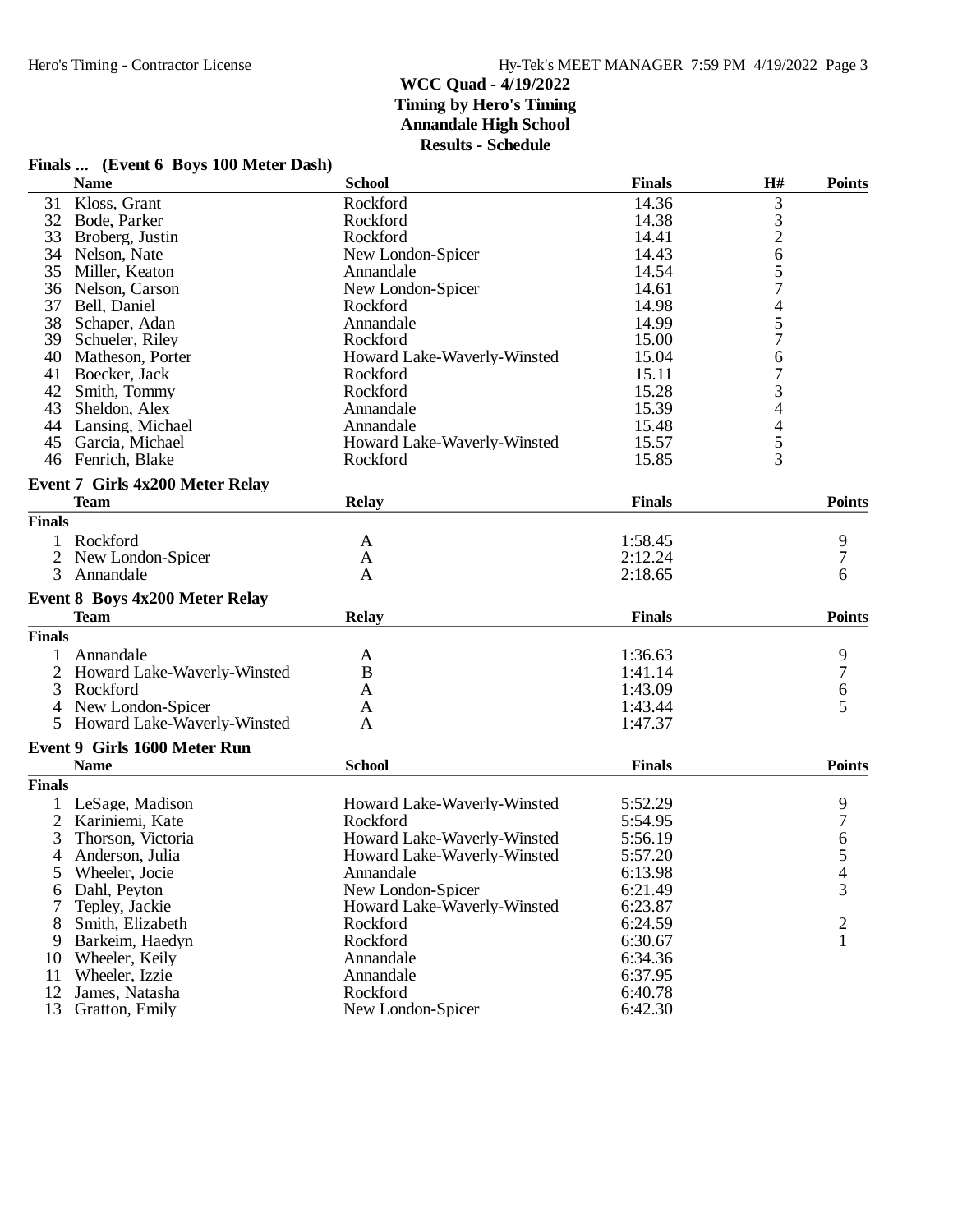|                | Finals  (Event 9 Girls 1600 Meter Run) |                             |               |                         |                                                 |
|----------------|----------------------------------------|-----------------------------|---------------|-------------------------|-------------------------------------------------|
|                | <b>Name</b>                            | <b>School</b>               | <b>Finals</b> |                         | <b>Points</b>                                   |
|                | 14 Hagen, Emersyn                      | New London-Spicer           | 6:42.62       |                         |                                                 |
| 15             | Jetson, Melanie                        | Howard Lake-Waverly-Winsted | 6:48.65       |                         |                                                 |
| 16             | Holte, Kayla                           | Annandale                   | 6:49.57       |                         |                                                 |
| 17             | Woelfel, Madyson                       | New London-Spicer           | 7:11.89       |                         |                                                 |
| 18             | Keller, Gwen                           | Rockford                    | 8:05.19       |                         |                                                 |
|                | Event 10 Boys 1600 Meter Run           |                             |               |                         |                                                 |
|                | <b>Name</b>                            | <b>School</b>               | <b>Finals</b> |                         | <b>Points</b>                                   |
| <b>Finals</b>  |                                        |                             |               |                         |                                                 |
|                | Deiter, Chase                          | Howard Lake-Waverly-Winsted | 5:07.48       |                         | 9                                               |
| $\overline{2}$ | Hiemkes, David                         | Annandale                   | 5:27.87       |                         | $\sqrt{ }$                                      |
| 3              | Braun, Colton                          | Rockford                    | 5:34.24       |                         |                                                 |
| 4              | Dawson, Grady                          | Rockford                    | 5:35.38       |                         |                                                 |
|                | Greeley, Walker                        | New London-Spicer           | 5:47.98       |                         | 6543                                            |
| 6              | Karles, Isaiah                         | Howard Lake-Waverly-Winsted | 5:53.57       |                         |                                                 |
|                | Eldred, Jackson                        | Howard Lake-Waverly-Winsted | 5:56.80       |                         | $\overline{2}$                                  |
| 8              | Wendler, Carson                        | Howard Lake-Waverly-Winsted | 6:03.56       |                         |                                                 |
| 9              | Kuznia, Cade                           | Howard Lake-Waverly-Winsted | 6:10.18       |                         |                                                 |
|                | Event 11 Girls 4x100 Meter Relay       |                             |               |                         |                                                 |
|                | <b>Team</b>                            | <b>Relay</b>                | <b>Finals</b> |                         | <b>Points</b>                                   |
| <b>Finals</b>  |                                        |                             |               |                         |                                                 |
|                | Rockford                               | A                           | 53.10         |                         | 9                                               |
|                | New London-Spicer                      | A                           | 55.25         |                         | $\boldsymbol{7}$                                |
| 3              | Annandale                              | A                           | 55.42         |                         | 6                                               |
|                | 4 Howard Lake-Waverly-Winsted          | A                           | 1:01.05       |                         | 5                                               |
|                | Event 12 Boys 4x100 Meter Relay        |                             |               |                         |                                                 |
|                | <b>Team</b>                            | <b>Relay</b>                | <b>Finals</b> |                         | <b>Points</b>                                   |
| <b>Finals</b>  |                                        |                             |               |                         |                                                 |
|                | Rockford                               | A                           | 46.55         |                         | 9                                               |
|                | Annandale                              | A                           | 48.12         |                         | 7                                               |
| 3              | Howard Lake-Waverly-Winsted            | A                           | 49.01         |                         | 6                                               |
| 4              | New London-Spicer                      | A                           | 49.39         |                         | 5                                               |
| 5              | Annandale                              | D                           | 50.71         |                         |                                                 |
| 6              | Annandale                              | $\mathcal{C}$               | 57.11         |                         |                                                 |
|                | Event 13 Girls 400 Meter Dash          |                             |               |                         |                                                 |
|                | <b>Name</b>                            | <b>School</b>               | <b>Finals</b> | H#                      | <b>Points</b>                                   |
| <b>Finals</b>  |                                        |                             |               |                         |                                                 |
| 1              | Roediger, Ayla                         | New London-Spicer           | 1:05.22       | $\overline{2}$          | 9                                               |
| 2              | Sauers, Kylee                          | Rockford                    | 1:06.88       | 1                       | $\overline{7}$                                  |
| 3              | Gifford, Alix                          | Rockford                    | 1:07.21       | 1                       | 6                                               |
| 4              | Koshiol, Anabelle                      | Rockford                    | 1:10.55       | 1                       |                                                 |
| 5              | Halverson, Neveah                      | Annandale                   | 1:11.54       | 2                       |                                                 |
| 6              | Fasching, Ivy                          | Howard Lake-Waverly-Winsted | 1:13.28       | 1                       | $\begin{array}{c} 5 \\ 4 \\ 3 \\ 2 \end{array}$ |
| 7              | Kelly, Unity                           | Howard Lake-Waverly-Winsted | 1:17.19       | $\mathbf{1}$            |                                                 |
| 8              | Huss, Emma                             | Howard Lake-Waverly-Winsted | 1:19.24       | $\overline{c}$          | $\mathbf{1}$                                    |
| 9              | Albachten, Paige                       | Annandale                   | 1:21.51       | $\overline{\mathbf{c}}$ |                                                 |
| 10             | Kjaer, Julia                           | Annandale                   | 1:25.10       | $\overline{2}$          |                                                 |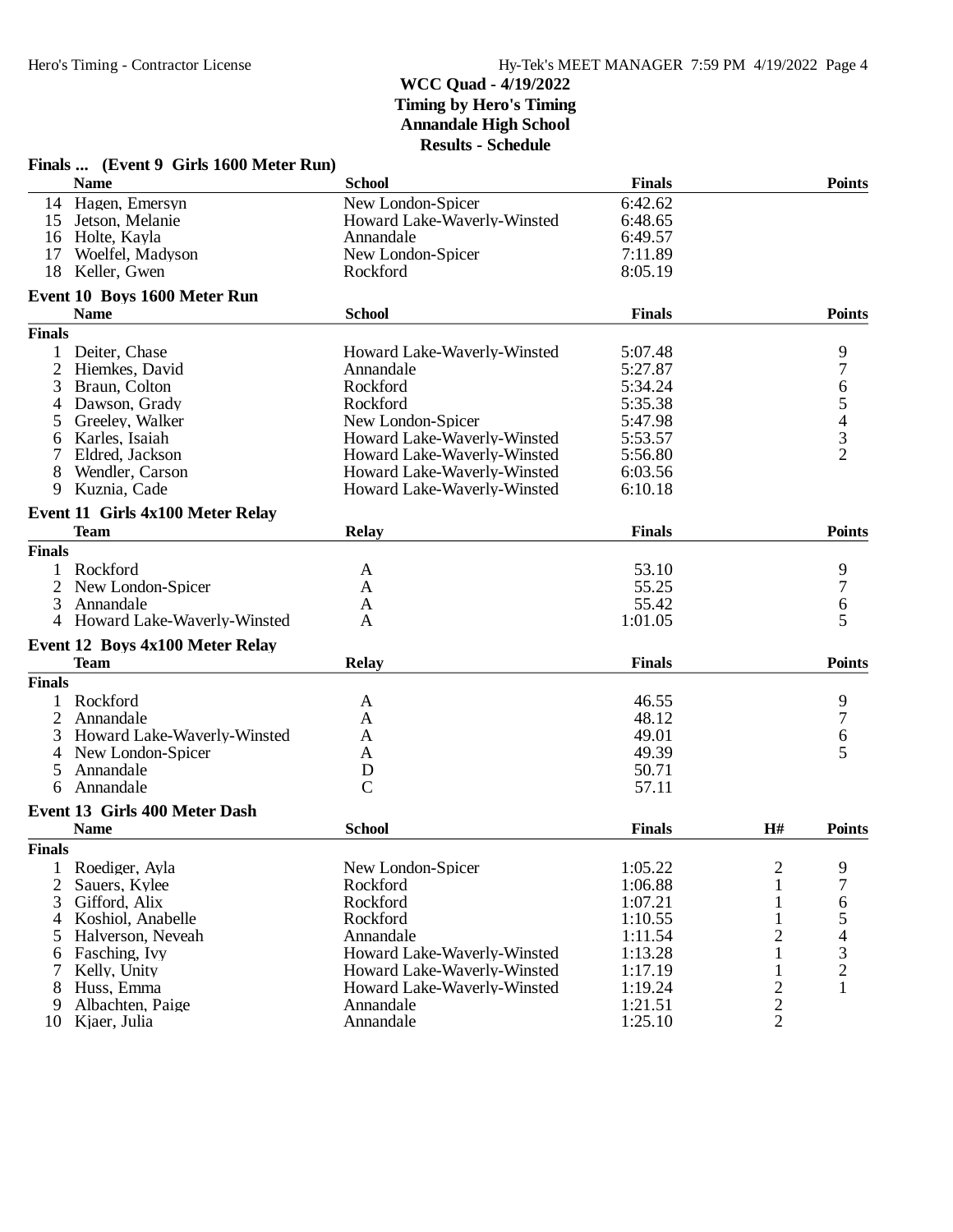|                | <b>Event 14 Boys 400 Meter Dash</b>     |                             |               |                         |                          |
|----------------|-----------------------------------------|-----------------------------|---------------|-------------------------|--------------------------|
|                | <b>Name</b>                             | <b>School</b>               | <b>Finals</b> | H#                      | <b>Points</b>            |
| <b>Finals</b>  |                                         |                             |               |                         |                          |
| $\mathbf{1}$   | Schimelpfenig, Maxwell                  | Annandale                   | 54.01         | 1                       | 9                        |
| $\overline{2}$ | Karg, Caleb                             | Howard Lake-Waverly-Winsted | 54.17         | $\mathbf{1}$            | $\boldsymbol{7}$         |
| 3              | Burau, Drew                             | Howard Lake-Waverly-Winsted | 59.32         | 1                       | 6                        |
| 4              | Woelfel, Noah                           | New London-Spicer           | 59.35         | 3                       | 5                        |
| 5              | Mager, Tyler                            | Rockford                    | 59.57         | 1                       | $\overline{\mathcal{L}}$ |
| 6              | Michlitsch, Tanner                      | Rockford                    | 1:00.08       | 1                       | 3                        |
| 7              | Houghton, Tim                           | Rockford                    | 1:00.21       | 1                       | $\overline{c}$           |
| 8              | Braun, Adam                             | Annandale                   | 1:00.32       | 3                       | $\mathbf{1}$             |
| 9              | Diers, Logan                            | Howard Lake-Waverly-Winsted | 1:00.88       | $\mathbf{1}$            |                          |
| 10             | Doty, Kyle                              | New London-Spicer           | 1:01.20       | $\overline{\mathbf{c}}$ |                          |
| 11             | Wookey, Ben                             | New London-Spicer           | 1:01.25       | 3                       |                          |
| 12             | Lindenfelser, Matthew                   | Howard Lake-Waverly-Winsted | 1:02.11       | $\overline{c}$          |                          |
| 13             | Fiecke, Ethan                           | Howard Lake-Waverly-Winsted | 1:02.56       | $\mathbf 1$             |                          |
|                | 14 Neal, Jace                           | New London-Spicer           | 1:04.70       | $\mathfrak{Z}$          |                          |
|                | 15 Booth, Alex                          | Rockford                    | 1:05.06       |                         |                          |
| 16             | Snow, Isaac                             | New London-Spicer           | 1:10.07       | $\frac{2}{2}$           |                          |
| 17             | Maus, Henry                             | Howard Lake-Waverly-Winsted | 1:14.66       | $\overline{2}$          |                          |
|                | <b>Event 15 Girls 300 Meter Hurdles</b> |                             |               |                         |                          |
|                | <b>Name</b>                             | <b>School</b>               | <b>Finals</b> |                         | <b>Points</b>            |
| <b>Finals</b>  |                                         |                             |               |                         |                          |
|                | 1 Robran, Aliyah                        | Rockford                    | 53.00         |                         | 9                        |
|                | Woodward, Natalie                       | Rockford                    | 55.44         |                         | 7                        |
| 3              | Ashfield, Jade                          | Rockford                    | 56.18         |                         | 6                        |
| $\overline{4}$ | Scheer, Noelle                          | Annandale                   | 1:08.18       |                         | 5                        |
|                | <b>Event 16 Boys 300 Meter Hurdles</b>  |                             |               |                         |                          |
|                | <b>Name</b>                             | <b>School</b>               | <b>Finals</b> | H#                      | <b>Points</b>            |
| <b>Finals</b>  |                                         |                             |               |                         |                          |
| 1              | Shoberg, Tristan                        | Annandale                   | 44.75         | 1                       | 9                        |
| 2              | Smith, Preston                          | Rockford                    | 44.98         | $\mathbf{1}$            | 7                        |
| 3              | Richards, Caleb                         | Rockford                    | 45.03         | 1                       | 6                        |
| 4              | Alston, Darius                          | Annandale                   | 48.99         | 2                       | 5                        |
| 5              | Christopherson, Liam                    | Howard Lake-Waverly-Winsted | 50.01         | $\mathbf{1}$            | $\overline{4}$           |
| 6              | London, Quinn                           | Rockford                    | 52.26         | 1                       | 3                        |
|                | Robran, Ethan                           | Rockford                    | 55.08         | $\sqrt{2}$              |                          |
| 8              | Brun, Charles                           | Rockford                    | 55.71         | $\overline{c}$          |                          |
| 9              | Boerboom, Adam                          | Rockford                    | 57.83         | $\overline{2}$          |                          |
|                | 10 Garcia, Michael                      | Howard Lake-Waverly-Winsted | 1:03.15       | $\overline{2}$          | 2                        |
|                | <b>Event 17 Girls 800 Meter Run</b>     |                             |               |                         |                          |
|                | <b>Name</b>                             | <b>School</b>               | <b>Finals</b> |                         | <b>Points</b>            |
| <b>Finals</b>  |                                         |                             |               |                         |                          |
|                | 1 LeSage, Madison                       | Howard Lake-Waverly-Winsted | 2:33.69       |                         | 9                        |
|                | Baumann, Brooke                         | Howard Lake-Waverly-Winsted | 2:39.44       |                         | 7                        |
| 3              | Minear, Olivia                          | Annandale                   | 2:44.25       |                         | 6                        |
| 4              | Herrmann, Imari                         | Annandale                   | 2:53.62       |                         | 5                        |
| 5              | Techel, Samantha                        | Annandale                   | 2:54.39       |                         | 4                        |
|                |                                         |                             |               |                         |                          |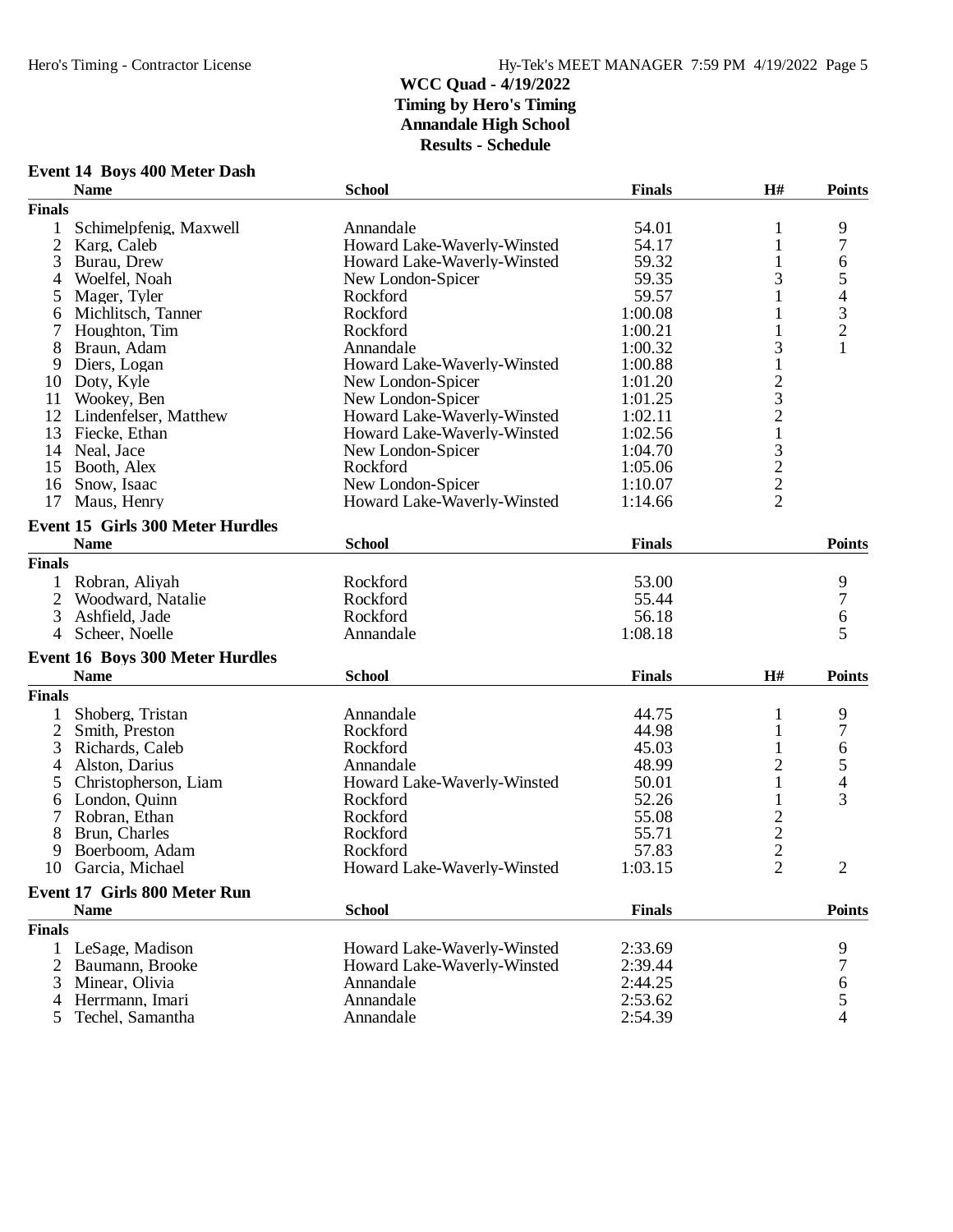|                | Finals  (Event 17 Girls 800 Meter Run) |                             |               |                |                          |
|----------------|----------------------------------------|-----------------------------|---------------|----------------|--------------------------|
|                | <b>Name</b>                            | <b>School</b>               | <b>Finals</b> |                | <b>Points</b>            |
| 6              | Tepley, Jackie                         | Howard Lake-Waverly-Winsted | 2:57.98       |                | 3                        |
| 7              | Johnson, Thelia                        | Annandale                   | 3:05.30       |                |                          |
| 8              | Wheeler, Keily                         | Annandale                   | 3:05.84       |                |                          |
| 9              | Klippenes, Mariah                      | Annandale                   | 3:08.56       |                |                          |
| 10             | Nelson, Isabella                       | Rockford                    | 3:11.52       |                | $\overline{2}$           |
| $---$          | Jensen, Callie                         | Annandale                   | <b>DNF</b>    |                |                          |
|                | <b>Event 18 Boys 800 Meter Run</b>     |                             |               |                |                          |
|                | <b>Name</b>                            | <b>School</b>               | <b>Finals</b> |                | <b>Points</b>            |
| <b>Finals</b>  |                                        |                             |               |                |                          |
| 1              | Wirth, Salvador                        | Annandale                   | 2:10.56       |                | 9                        |
| 2              | Massman, Will                          | Annandale                   | 2:15.60       |                | 7                        |
| 3              | Adams, Aidan                           | Rockford                    | 2:16.10       |                | 6                        |
| 4              | Bebo, Aaron                            | Howard Lake-Waverly-Winsted | 2:33.63       |                | 5                        |
| 5              | Nelson, Alex                           | Rockford                    | 2:35.86       |                | $\overline{\mathcal{L}}$ |
| 6              | Karles, Isaiah                         | Howard Lake-Waverly-Winsted | 2:40.48       |                | $\frac{3}{2}$            |
| 7              | Sneller, Cody                          | Annandale                   | 2:42.11       |                |                          |
| 8              | Kuznia, Cade                           | Howard Lake-Waverly-Winsted | 2:44.45       |                | 1                        |
| 9              | Tauber, Drew                           | Rockford                    | 2:51.21       |                |                          |
| 10             | Zeidler, Easton                        | Annandale                   | 2:54.40       |                |                          |
|                | Event 19 Girls 200 Meter Dash          |                             |               |                |                          |
|                | <b>Name</b>                            | <b>School</b>               | <b>Finals</b> | H#             | <b>Points</b>            |
| <b>Finals</b>  |                                        |                             |               |                |                          |
|                | 1 Paul, Arianna                        | Howard Lake-Waverly-Winsted | 28.46         | 1              | 9                        |
| $\overline{2}$ | Hermes, Carlie                         | Annandale                   | 29.21         | 2              | 7                        |
| 3              | Henson, Alicia                         | Annandale                   | 29.32         | 3              | 6                        |
| 4              | Norgren, Sydney                        | Annandale                   | 29.65         | $\overline{2}$ | 5                        |
| 5              | Moe, Hannah                            | Rockford                    | 30.00         | $\mathbf{1}$   | 4                        |
| 6              | Kariniemi, Sofia                       | Rockford                    | 30.02         | 1              | 3                        |
| $\tau$         | Neuman, Kate                           | Annandale                   | 30.61         | $\mathbf{2}$   |                          |
| 8              | Doboszenski, Peyton                    | Rockford                    | 31.81         | 1              | 2                        |
| 9              | Sandberg, Rachel                       | Rockford                    | 32.24         | 1              |                          |
| 10             | Huber, Makayla                         | Rockford                    | 32.28         | 1              |                          |
| 11             | Millner, Claire                        | Annandale                   | 32.86         | 3              |                          |
| 12             | Fasching, Ivy                          | Howard Lake-Waverly-Winsted | 34.10         | 1              | $\mathbf{1}$             |
| 13             | Kelly, Unity                           | Howard Lake-Waverly-Winsted | 34.70         |                |                          |
| 14             | Jarl, Grace                            | Annandale                   | 34.94         | $\frac{2}{3}$  |                          |
|                | 15 Fischer, Felicity                   | Annandale                   | 35.41         | 3              |                          |
|                | 16 Michalski, Mikayla                  | Annandale                   | 35.72         |                |                          |
| 17             | Morales, Samantha                      | Annandale                   | 37.55         | $\frac{3}{2}$  |                          |
|                | Event 20 Boys 200 Meter Dash           |                             |               |                |                          |
|                | <b>Name</b>                            | <b>School</b>               | <b>Finals</b> | H#             | <b>Points</b>            |
| <b>Finals</b>  |                                        |                             |               |                |                          |
| $\mathbf{1}$   | Knott, Brandon                         | Howard Lake-Waverly-Winsted | 24.58         |                | 9                        |
| 2              | Scarbrough, Ethan                      | Rockford                    | 24.79         |                | 7                        |
| 3              | Jones, Cam                             | Howard Lake-Waverly-Winsted | 24.97         |                | 6                        |
| 4              | Nelson, Jack                           | Annandale                   | 25.74         | 5              | 5                        |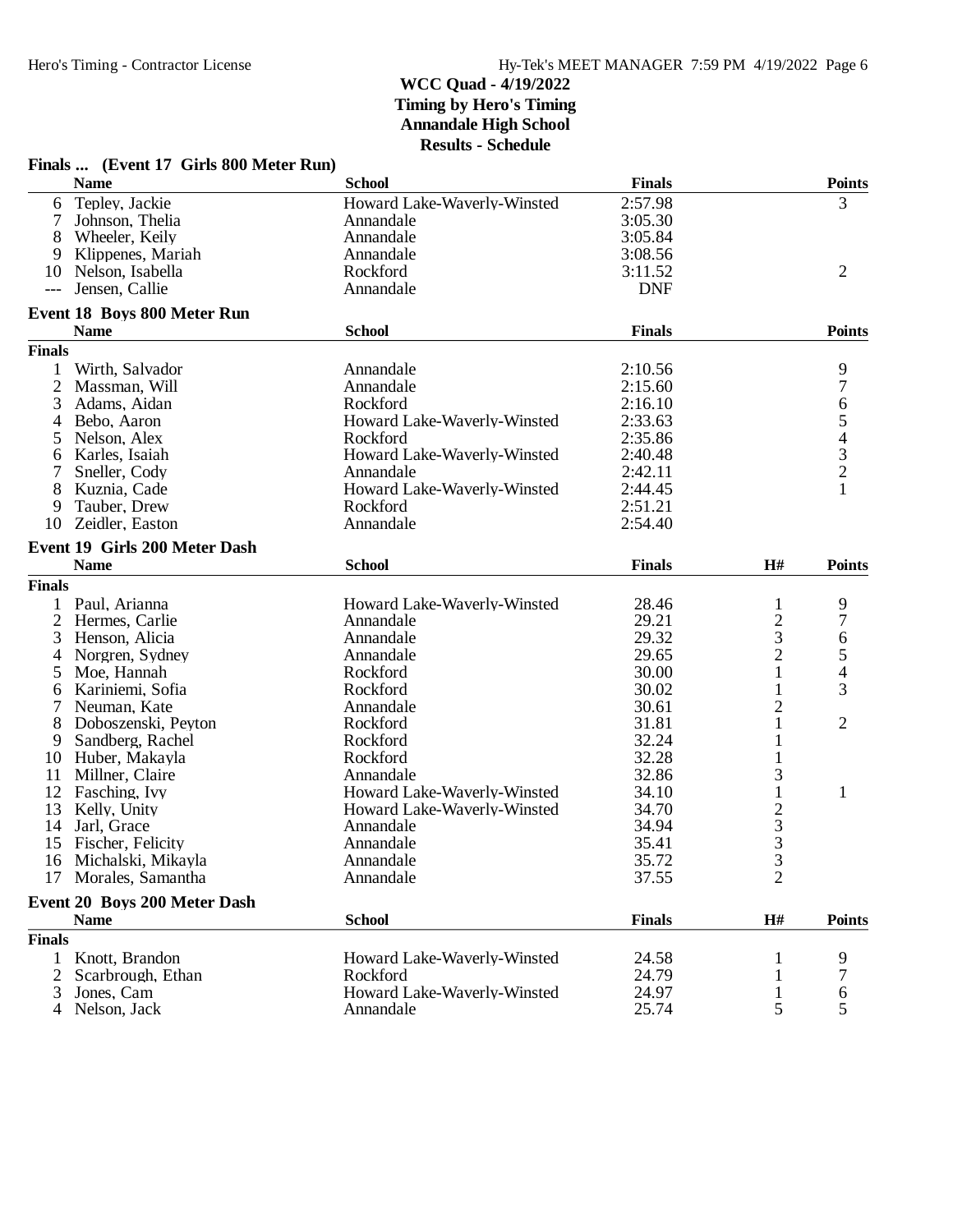|                | <b>Name</b>                      | <b>School</b>               | <b>Finals</b> | H#                                         | <b>Points</b>  |
|----------------|----------------------------------|-----------------------------|---------------|--------------------------------------------|----------------|
| 5              | Martinez, Bryan                  | Annandale                   | 26.12         | 5                                          | 4              |
| 6              | Davidson, Hale                   | Annandale                   | 26.38         | $\overline{c}$                             | 3              |
| 7              | Faber, Tristan                   | Rockford                    | 26.47         | $\mathbf{1}$                               | $\overline{2}$ |
| 8              | Sundberg, Alex                   | Annandale                   | 26.70         | 5                                          |                |
| 9              | White, Jacob                     | Rockford                    | 26.91         |                                            | $\mathbf{1}$   |
| 10             | Vrolson, Davis                   | Annandale                   | 27.21         |                                            |                |
| 11             | Rasset, Vince                    | Annandale                   | 27.29         |                                            |                |
| 12             | Diers, Logan                     | Howard Lake-Waverly-Winsted | 27.67         | 2523452335                                 |                |
| 13             | Roe, Zach                        | Annandale                   | 28.07         |                                            |                |
| 14             | Bushel, Brayden                  | Annandale                   | 28.37         |                                            |                |
| 15             | Webber, Timmy                    | Howard Lake-Waverly-Winsted | 28.53         |                                            |                |
| 16             | Smith, Tommy                     | Rockford                    | 28.82         |                                            |                |
| 17             | Knott, Jaxon                     | Howard Lake-Waverly-Winsted | 29.38         |                                            |                |
| 18             | Matheson, Porter                 | Howard Lake-Waverly-Winsted | 29.81         |                                            |                |
| 19             | Totz, Mason                      | Annandale                   | 30.05         | 4                                          |                |
| 20             | Schaper, Adan                    | Annandale                   | 30.48         | 4                                          |                |
| 21             | Zillmer, Keenan                  | Howard Lake-Waverly-Winsted | 30.52         | 4                                          |                |
| 22             | Sheldon, Alex                    | Annandale                   | 30.95         | 4                                          |                |
| 23             | Lansing, Michael                 | Annandale                   | 31.06         | $\overline{\mathcal{L}}$                   |                |
|                | 24 Bode, Parker                  | Rockford                    | 31.59         |                                            |                |
| 25             | Boecker, Jack                    | Rockford                    | 32.16         | $\begin{array}{c} 3 \\ 3 \\ 3 \end{array}$ |                |
| 26             | Bell, Daniel                     | Rockford                    | 32.58         |                                            |                |
| 27             | Maus, Henry                      | Howard Lake-Waverly-Winsted | 33.29         | $\overline{4}$                             |                |
| 28             | Fenrich, Blake                   | Rockford                    | 35.56         | 3                                          |                |
|                |                                  |                             |               |                                            |                |
|                | Event 21 Girls 3200 Meter Run    |                             |               |                                            |                |
|                | <b>Name</b>                      | <b>School</b>               | <b>Finals</b> |                                            | <b>Points</b>  |
| <b>Finals</b>  |                                  |                             |               |                                            |                |
| 1              | Anderson, Julia                  | Howard Lake-Waverly-Winsted | 12:42.29      |                                            | 9              |
|                | 2 Jetson, Melanie                | Howard Lake-Waverly-Winsted | 14:29.36      |                                            | $\overline{7}$ |
|                | Event 22 Boys 3200 Meter Run     |                             |               |                                            |                |
|                | <b>Name</b>                      | <b>School</b>               | <b>Finals</b> |                                            | <b>Points</b>  |
| <b>Finals</b>  |                                  |                             |               |                                            |                |
|                |                                  |                             |               |                                            |                |
| 1              | Deiter, Chase                    | Howard Lake-Waverly-Winsted | 10:57.77      |                                            | 9              |
| 2              | Eberhard, Ivan                   | Howard Lake-Waverly-Winsted | 12:14.86      |                                            | $\overline{7}$ |
| 3              | Ellos, Connor                    | Rockford                    | 12:15.39      |                                            | $\frac{6}{5}$  |
| 4              | Ellos, Cayden                    | Rockford                    | 12:15.63      |                                            |                |
| 5              | Braun, Colton                    | Rockford                    | 12:22.92      |                                            |                |
| 6              | Riemer, Ezekiel                  | Howard Lake-Waverly-Winsted | 12:34.46      |                                            | $\overline{3}$ |
|                | Event 23 Girls 4x400 Meter Relay |                             |               |                                            |                |
|                | <b>Team</b>                      | <b>Relay</b>                | <b>Finals</b> |                                            | <b>Points</b>  |
| <b>Finals</b>  |                                  |                             |               |                                            |                |
| 1              | Rockford                         | A                           | 4:24.43       |                                            | 9              |
| $\overline{2}$ | Rockford                         | B                           | 4:46.24       |                                            |                |
| 3              | Annandale                        |                             | 5:12.18       |                                            | 7              |
|                |                                  | A                           |               |                                            |                |
| 4              | Annandale                        | $\, {\bf B}$                | 5:18.34       |                                            |                |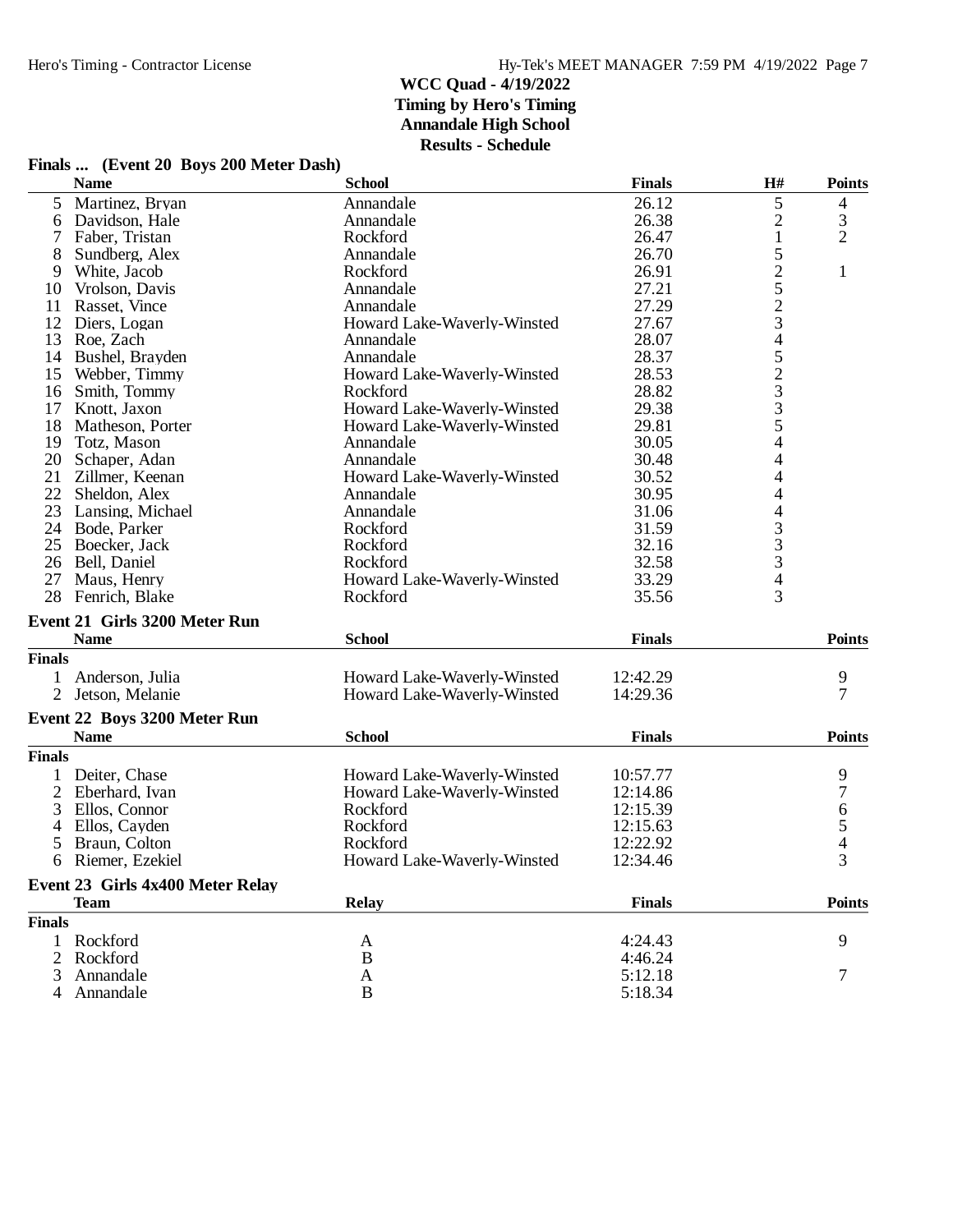# **Event 24 Boys 4x400 Meter Relay**

|                | <b>Team</b>                    | Relay                       | <b>Finals</b> |                | <b>Points</b>  |
|----------------|--------------------------------|-----------------------------|---------------|----------------|----------------|
| <b>Finals</b>  |                                |                             |               |                |                |
|                | Annandale                      | $\mathbf B$                 | 3:43.97       |                | 9              |
| $\mathfrak{2}$ | Rockford                       | A                           | 3:45.92       |                | 7              |
| 3              | Annandale                      | A                           | 3:51.91       |                |                |
| 4              | Howard Lake-Waverly-Winsted    | A                           | 3:59.01       |                | 6              |
| 5              | Rockford                       | B                           | 4:10.84       |                |                |
| 6              | Rockford                       | $\overline{C}$              | 4:25.84       |                |                |
|                | <b>Event 25 Girls Shot Put</b> |                             |               |                |                |
|                | <b>Name</b>                    | <b>School</b>               | <b>Finals</b> | H#             | <b>Points</b>  |
| <b>Finals</b>  |                                |                             |               |                |                |
| 1              | Fasching, Rebecca              | Howard Lake-Waverly-Winsted | 34-06.00      | $\overline{c}$ | 9              |
| $\overline{2}$ | Sampson, Skyla                 | New London-Spicer           | 30-08.75      | $\mathbf{1}$   | 7              |
| 3              | Jonas, Kate                    | Annandale                   | 28-08.00      | $\overline{c}$ | 6              |
|                | Lark, Shauna                   | Rockford                    | 28-00.75      | $\overline{c}$ | 5              |
| 4              |                                |                             |               |                |                |
| 5              | Lowe, Dayne                    | Rockford                    | 28-00.00      | $\overline{c}$ | $\overline{4}$ |
| 6              | Langbehn, Alicia               | Annandale                   | 27-11.00      | $\overline{c}$ | 3              |
| 7              | Olmos, Renata                  | Howard Lake-Waverly-Winsted | 27-08.00      | $\mathbf{1}$   | $\overline{c}$ |
| 8              | Kallio, Emma                   | Howard Lake-Waverly-Winsted | 27-00.00      | $\overline{c}$ | 1              |
| 9              | Tortorella, Katelynn           | New London-Spicer           | 26-08.00      | $\mathbf{1}$   |                |
| 10             | Henson, Brooke                 | Annandale                   | 26-07.50      | 1              |                |
| 11             | Bishop, Julia                  | Annandale                   | 26-04.00      | $\mathbf{1}$   |                |
| 12             | Bremel, Sophia                 | Rockford                    | 26-04.00      | $\overline{c}$ |                |
| 13             | Koch, Lexi                     | Howard Lake-Waverly-Winsted | 26-04.00      | $\,1\,$        |                |
| 14             | Weddig, Jazymn                 | Rockford                    | 26-02.00      |                |                |
| 15             | Faue, Jasmine                  | Rockford                    | 24-10.00      | $\frac{2}{2}$  |                |
|                | 16 Pool, Faith                 | Annandale                   | 24-00.75      | $\mathbf{1}$   |                |
| 17             | Rasset, Ella                   | Annandale                   | 23-09.00      | 1              |                |
| 18             | Truenow, Isabelle              | Annandale                   | 23-04.00      | 1              |                |
| 19             | Jensen, Callie                 | Annandale                   | 22-02.00      |                |                |
| 20             | Daniels, Emma                  | Annandale                   | 21-10.50      |                |                |
|                |                                |                             |               | $\overline{c}$ |                |
| 21             | Kluver, Elizabeth              | New London-Spicer           | 21-05.00      | $\overline{c}$ |                |
| 22             | Baumann, Hailey                | Howard Lake-Waverly-Winsted | 20-04.00      | $\overline{c}$ |                |
| 23             | Demarais, Gracie               | Annandale                   | 20-00.00      | $\mathbf{1}$   |                |
|                | 24 Mendoza, Clare              | Howard Lake-Waverly-Winsted | 19-08.00      | $\overline{c}$ |                |
| 25             | Zeidler, Naomi                 | Annandale                   | 19-04.00      | $\mathbf 1$    |                |
| 26             | Trefz, Ina                     | Annandale                   | 17-05.00      | $\overline{c}$ |                |
| 27             | Helget, Jaida                  | Annandale                   | 16-04.00      | $\mathbf{1}$   |                |
|                | 28 Phillips, Debra             | Annandale                   | 15-02.25      | 1              |                |
|                | <b>Event 26 Boys Shot Put</b>  |                             |               |                |                |
|                | <b>Name</b>                    | <b>School</b>               | <b>Finals</b> | H#             | <b>Points</b>  |
| <b>Finals</b>  |                                |                             |               |                |                |
| 1              | Neutz, Zach                    | Annandale                   | 42-06.25      | 1              | 9              |
| 2              | Milner, Zach                   | Annandale                   | 41-04.50      |                | 7              |
| 3              | Woodward, Nathan               | Rockford                    | 41-04.25      | $\overline{c}$ | 6              |
| 4              | Andry, Patrick                 | Rockford                    | 40-08.50      | $\overline{c}$ | 5              |
| 5              | Brun, Harrison                 | Rockford                    | 39-06.50      | $\overline{2}$ | 4              |
|                |                                |                             |               |                |                |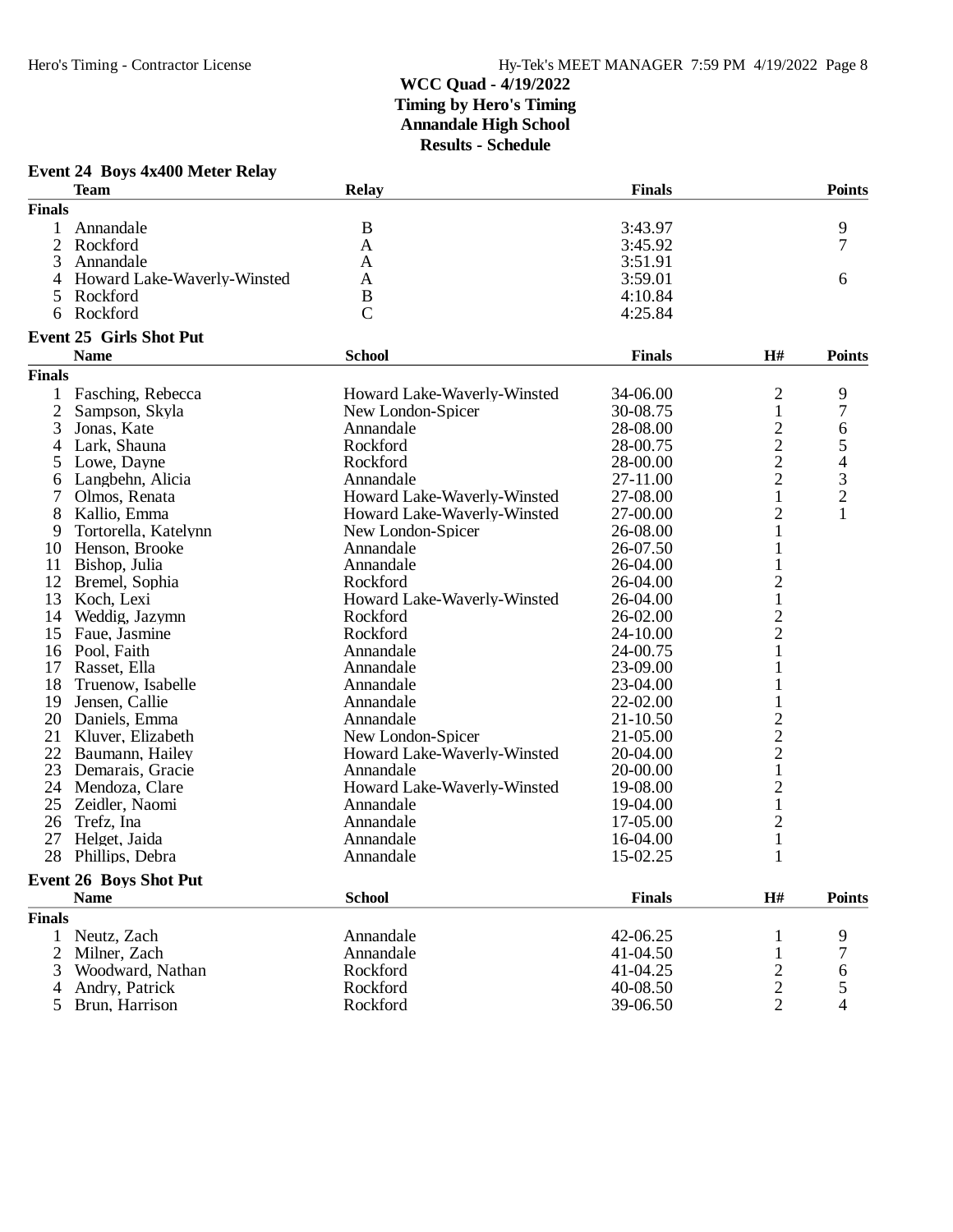|                | Finals  (Event 26 Boys Shot Put)   |                             |               |                                |                |
|----------------|------------------------------------|-----------------------------|---------------|--------------------------------|----------------|
|                | <b>Name</b>                        | <b>School</b>               | <b>Finals</b> | H#                             | <b>Points</b>  |
| 6              | Zilmer, Josiah                     | Rockford                    | 38-05.00      | 2                              |                |
| 7              | Klatt, Nathan                      | Annandale                   | 37-06.00      | $\overline{c}$                 | 3              |
|                | Boese, Collin                      | Howard Lake-Waverly-Winsted | 37-04.25      | $\overline{2}$                 | $\overline{2}$ |
| 9              | Liebhard, Jake                     | Annandale                   | 35-08.25      | 1                              |                |
| 10             | Doty, Kyle                         | New London-Spicer           | 35-07.00      | 1                              | $\mathbf{1}$   |
| 11             | Edmonson, Ashton                   | Annandale                   | 35-03.50      | 1                              |                |
| 12             | Swenson, Lucas                     | New London-Spicer           | 35-01.75      | $\overline{c}$                 |                |
| 13             | Klatt, Alex                        | Annandale                   | 33-10.00      | $\mathbf{1}$                   |                |
| 14             | Bills, Dave                        | Rockford                    | 33-01.75      | $\overline{c}$                 |                |
| 15             | Wang, Gavin                        | Annandale                   | 32-09.00      | $\mathbf 1$                    |                |
|                | 16 Evans, Chase                    | Rockford                    | 32-00.75      | $\overline{c}$                 |                |
| 17             | Johnson, Evan                      | Annandale                   | $31 - 10.25$  | $\mathbf{1}$                   |                |
| 18             | Kneeland, Zachary                  | Rockford                    | 31-05.50      | $\overline{c}$                 |                |
| 19             | Olson, Ethan                       | Annandale                   | 31-05.25      | 1                              |                |
|                | 20 Bell, Daniel                    | Rockford                    | 30-05.25      | 1                              |                |
|                | 21 Fleischman, Matthew             | Howard Lake-Waverly-Winsted | 30-02.00      | 1                              |                |
| 22             | Gabrielson, Sam                    | New London-Spicer           | 30-00.50      |                                |                |
| 23             | Koeppe, Shane                      | Howard Lake-Waverly-Winsted | 29-04.25      | $\overline{c}$                 |                |
| 24             | Hietkamp, David                    | Annandale                   | 29-04.00      | $\mathbf{1}$                   |                |
| 25             | Macik, Myles                       | New London-Spicer           | 29-00.50      | 1                              |                |
|                | 26 Diers, Logan                    | Howard Lake-Waverly-Winsted | 28-11.75      |                                |                |
| 27             | Mendoza, Andrew                    | Howard Lake-Waverly-Winsted | 28-06.50      | $\frac{2}{2}$                  |                |
| 28             | Gilbert, Cole                      | Howard Lake-Waverly-Winsted | 28-04.00      |                                |                |
| 29             | Cruz, Aidan                        | Howard Lake-Waverly-Winsted | 27-11.75      | $\frac{2}{2}$                  |                |
| 30             | Luckett, Joe                       | Rockford                    | 24-06.00      | $\mathbf{1}$                   |                |
| 31             | Bode, Parker                       | Rockford                    | 23-05.00      | $\overline{2}$                 |                |
| 32             | Wirkkula, Cody                     | Annandale                   | 21-08.25      | $\mathbf{1}$                   |                |
|                | <b>Event 27 Girls Discus Throw</b> |                             |               |                                |                |
|                | <b>Name</b>                        | <b>School</b>               | <b>Finals</b> | H#                             | <b>Points</b>  |
| <b>Finals</b>  |                                    |                             |               |                                |                |
|                |                                    |                             |               |                                |                |
| 1              | Bremel, Sophia                     | Rockford                    | 83-00         | 3                              | 9              |
| $\overline{2}$ | Sampson, Skyla                     | New London-Spicer           | 80-04         | 1                              | 7              |
| 3              | Koch, Lexi                         | Howard Lake-Waverly-Winsted | 78-07         | 1                              | 6              |
| 4              | Weddig, Jazymn                     | Rockford                    | 76-02         | 3                              | 5              |
| 5              | Olmos, Renata                      | Howard Lake-Waverly-Winsted | $75-10$       | $\overline{c}$                 | 4              |
| 6              | Williams, Cloe                     | New London-Spicer           | 74-06         | 3                              | 3              |
| 7              | Kallio, Emma                       | Howard Lake-Waverly-Winsted | 73-06         | $\overline{c}$<br>$\mathbf{1}$ | $\overline{c}$ |
| 8              | Tortorella, Katelynn               | New London-Spicer           | 73-05         |                                |                |
| 9              | Fasching, Rebecca                  | Howard Lake-Waverly-Winsted | 73-00         | 3                              |                |
| 10             | Faue, Jasmine                      | Rockford                    | 72-04         | 3                              |                |
| 11             | Zeidler, Naomi                     | Annandale                   | 69-04         | $\overline{c}$                 |                |
| 12             | Lark, Shauna                       | Rockford                    | 69-00         | 3                              |                |
| 13             | Henson, Brooke                     | Annandale                   | 68-02         | $\overline{c}$                 |                |
|                | 14 Rasset, Ella                    | Annandale                   | $65 - 05$     | 3                              |                |
| 15             | Pool, Faith                        | Annandale                   | 64-02         | 2                              |                |
| 16             | Daniels, Emma                      | Annandale                   | 63-09         | $\overline{c}$                 |                |
| 17             | Demarais, Gracie                   | Annandale                   | 63-01         | $\overline{c}$                 |                |
|                | 18 Bishop, Julia                   | Annandale                   | 62-09         | $\overline{2}$                 |                |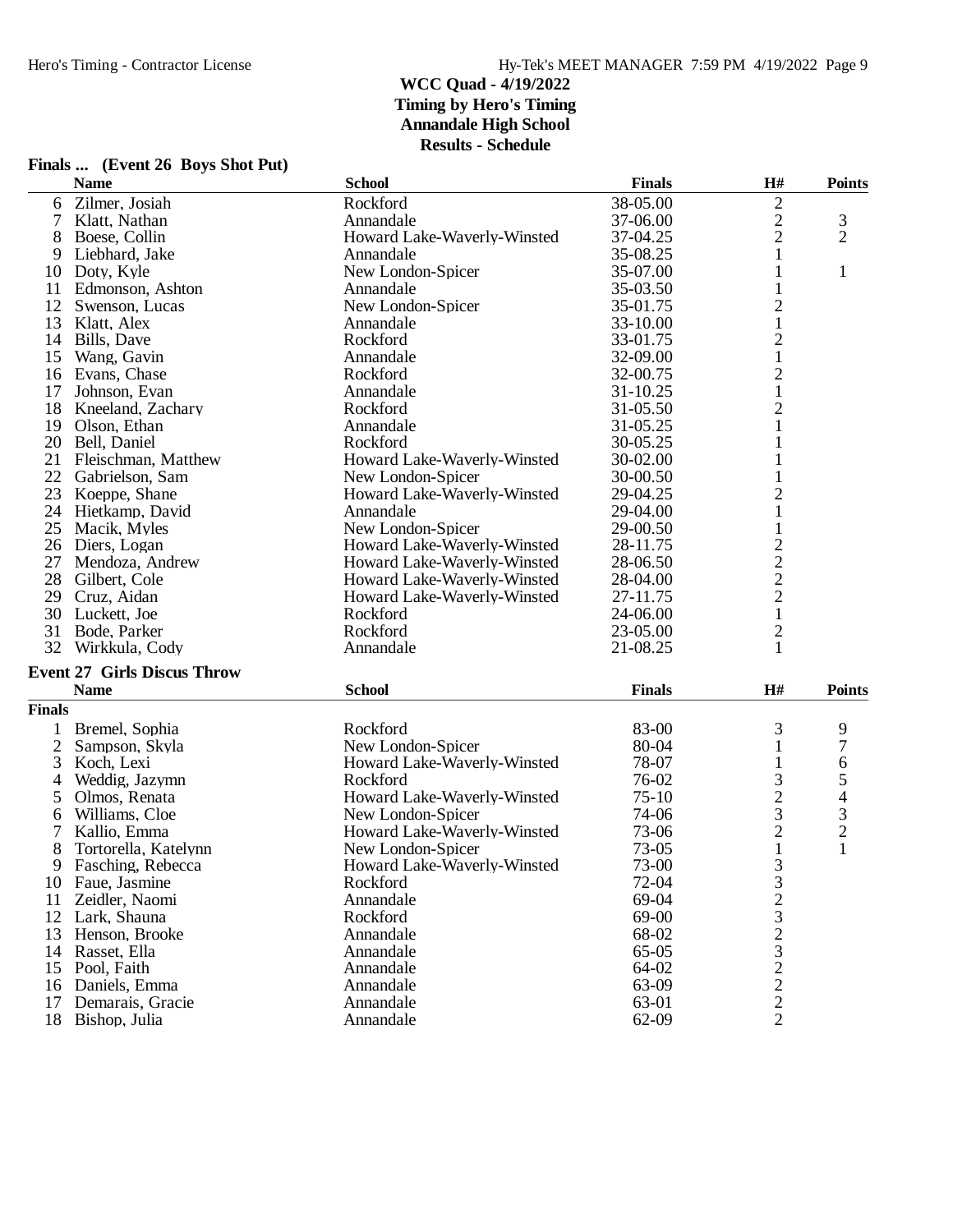|               | <b>Name</b>                       | <b>School</b>               | <b>Finals</b> | H#             | <b>Points</b>  |
|---------------|-----------------------------------|-----------------------------|---------------|----------------|----------------|
| 19            | Jonas, Kate                       | Annandale                   | 61-09         | 3              |                |
|               | 20 Langbehn, Alicia               | Annandale                   | $60 - 11$     | 3              |                |
| 21            | Baumann, Hailey                   | Howard Lake-Waverly-Winsted | 58-01         | 3              |                |
| 22            | Michalski, Mikayla                | Annandale                   | 54-05         | $\overline{c}$ |                |
| 23            | Madison, Emma                     | New London-Spicer           | 53-03         | $\overline{2}$ |                |
|               | 24 Hoff, Tegan                    | New London-Spicer           | 51-06         | $\mathbf{1}$   |                |
| 25            | Mendoza, Clare                    | Howard Lake-Waverly-Winsted | 51-03         | 3              |                |
| 26            | Kluver, Elizabeth                 | New London-Spicer           | $50-10$       | 1              |                |
| 27            | Gratton, Emily                    | New London-Spicer           | 49-00         | $\mathbf 1$    |                |
| 28            | Truenow, Isabelle                 | Annandale                   | 48-07         | $\overline{c}$ |                |
| 29            | Sparks, Violet                    | Annandale                   | 48-06         | 3              |                |
|               | 30 Rolighed, Claire               | New London-Spicer           | 47-09         |                |                |
| 31            | Jensen, Callie                    | Annandale                   | $46 - 08$     |                |                |
| 32            | Benson, Maya                      | Annandale                   | $46 - 02$     | $\overline{c}$ |                |
| 33            | Dahl, Peyton                      | New London-Spicer           | 45-09         | $\mathbf{1}$   |                |
|               | 34 Trefz, Ina                     | Annandale                   | $45 - 03$     | 1              |                |
| 35            | Helget, Jaida                     | Annandale                   | $40 - 04$     | 1              |                |
|               | 36 Phillips, Debra                | Annandale                   | $35 - 11$     | $\overline{2}$ |                |
|               |                                   |                             |               |                |                |
|               | <b>Event 28 Boys Discus Throw</b> |                             |               |                |                |
|               | <b>Name</b>                       | <b>School</b>               | <b>Finals</b> | H#             | <b>Points</b>  |
| <b>Finals</b> |                                   |                             |               |                |                |
| 1             | Andry, Patrick                    | Rockford                    | 128-01        | 3              | 9              |
| 2             | Milner, Zach                      | Annandale                   | 127-02        | $\mathbf{1}$   | 7              |
| 3             | Wang, Gavin                       | Annandale                   | 125-04        | $\overline{c}$ | 6              |
| 4             | Zilmer, Josiah                    | Rockford                    | 123-02        | 3              | 5              |
| 5             | Klatt, Alex                       | Annandale                   | 109-08        | 1              | 4              |
| 6             | Doty, Kyle                        | New London-Spicer           | 106-07        | 1              | 3              |
| 7             | Klatt, Nathan                     | Annandale                   | 99-09         | $\overline{c}$ |                |
| 8             | Woodward, Nathan                  | Rockford                    | 92-08         | 3              | $\overline{2}$ |
| 9             | Liebhard, Jake                    | Annandale                   | 91-02         | 1              |                |
| 10            | Gabrielson, Sam                   | New London-Spicer           | 88-04         | $\overline{c}$ | $\mathbf{1}$   |
| 11            | Bills, Dave                       | Rockford                    | 84-11         | 3              |                |
| 12            | Cruz, Aidan                       | Howard Lake-Waverly-Winsted | 84-07         | 3              |                |
| 13            | Houghton, Tim                     | Rockford                    | 80-06         | 3              |                |
| 14            | Karles, Isaiah                    | Howard Lake-Waverly-Winsted | 79-05         | 3              |                |
| 15            | Johnson, Evan                     | Annandale                   | 79-04         | $\overline{c}$ |                |
|               | 16 Kneeland, Zachary              | Rockford                    | 78-11         | 3              |                |
| 17            | Fleischman, Matthew               | Howard Lake-Waverly-Winsted | 77-09         |                |                |
|               | 18 Edmonson, Ashton               | Annandale                   | $76-10$       |                |                |
|               | 19 Macik, Myles                   | New London-Spicer           | 75-02         | 1              |                |
| 20            | Hietkamp, David                   | Annandale                   | 72-09         |                |                |
| 21            | Olson, Ethan                      | Annandale                   | 69-03         |                |                |
| 22            | Evans, Chase                      | Rockford                    | 69-00         | 3              |                |
| 23            | Diers, Logan                      | Howard Lake-Waverly-Winsted | 67-08         | 3              |                |
| 24            | Bell, Daniel                      | Rockford                    | $63-11$       |                |                |
| 25            | Swenson, Lucas                    | New London-Spicer           | 60-06         |                |                |
|               | 26 Fisher, Brayden                | Rockford                    | 57-07         |                |                |
| 27            | Bode, Parker                      | Rockford                    | 57-06         | 3              |                |
|               |                                   |                             |               |                |                |

#### **Finals ... (Event 27 Girls Discus Throw)**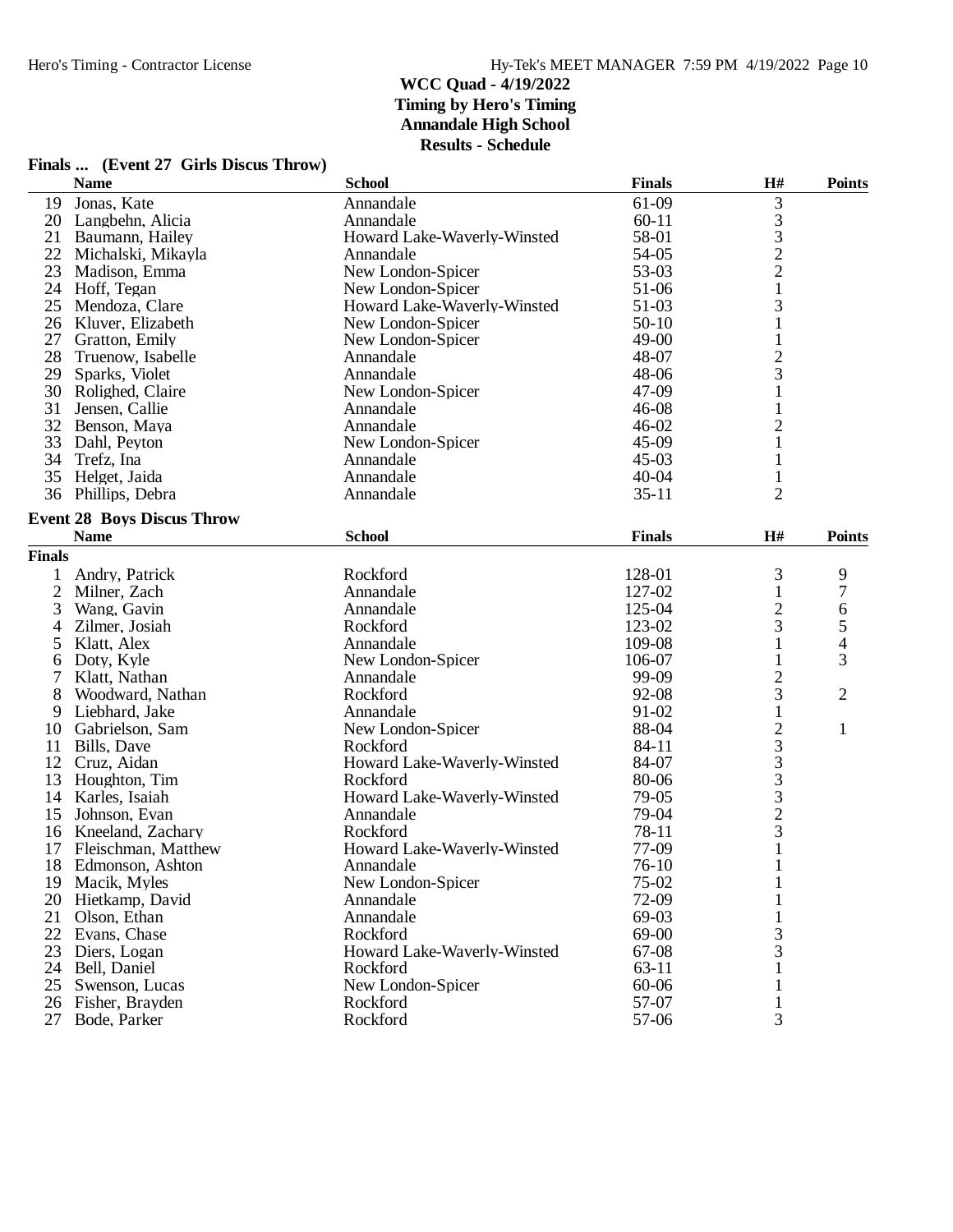|                | Finals  (Event 28 Boys Discus Throw) |                             |               |               |                                       |
|----------------|--------------------------------------|-----------------------------|---------------|---------------|---------------------------------------|
|                | <b>Name</b>                          | <b>School</b>               | <b>Finals</b> | H#            | <b>Points</b>                         |
| 28             | Luckett, Joe                         | Rockford                    | 56-02         | $\mathbf{1}$  |                                       |
| 29             | Fenrich, Blake                       | Rockford                    | 51-01         |               |                                       |
| 30             | Wirkkula, Cody                       | Annandale                   | 47-09         |               |                                       |
| 31             | Neutz, Zach                          | Annandale                   | $45 - 06$     | $\frac{2}{2}$ |                                       |
| $---$          | Boecker, Jack                        | Rockford                    | <b>FOUL</b>   | $\mathbf{1}$  |                                       |
|                | <b>Event 29 Girls Pole Vault</b>     |                             |               |               |                                       |
|                | <b>Name</b>                          | <b>School</b>               | <b>Finals</b> |               | <b>Points</b>                         |
| <b>Finals</b>  |                                      |                             |               |               |                                       |
|                | Cox, Isabelle                        | Rockford                    | 8-00.00       |               | 9                                     |
| $\overline{c}$ | Lowe, Dayne                          | Rockford                    | 7-06.00       |               | 7                                     |
| 3              | Schloeder, Alexandra                 | Rockford                    | 7-00.00       |               | 6                                     |
| $\overline{4}$ | Dierenfeld, Avery                    | New London-Spicer           | 7-00.00       |               | 5                                     |
| 5              | Bakken, MacKenzie                    | Rockford                    | 7-00.00       |               |                                       |
| 6              | Poppler, Dani                        | Howard Lake-Waverly-Winsted | $6 - 00.00$   |               | 3.50                                  |
| 6              | Koshiol, Anabelle                    | Rockford                    | $6 - 00.00$   |               |                                       |
| 6              | Kelly, Unity                         | Howard Lake-Waverly-Winsted | $6 - 00.00$   |               | 3.50                                  |
| 9              | Ireland, Maggie                      | Howard Lake-Waverly-Winsted | $6 - 00.00$   |               | $\overline{2}$                        |
| 9              | Sandberg, Rachel                     | Rockford                    | $6 - 00.00$   |               |                                       |
| 11             | Jarl, Grace                          | Annandale                   | 5-00.00       |               | $\mathbf{1}$                          |
| 11             | Thiemann, Autumn                     | Howard Lake-Waverly-Winsted | 5-00.00       |               |                                       |
| 13             | Schmatz, Lydia                       | Rockford                    | 5-00.00       |               |                                       |
| $---$          | Peterson, Olivia                     | Rockford                    | <b>NH</b>     |               |                                       |
|                | <b>Event 30 Boys Pole Vault</b>      |                             |               |               |                                       |
|                | <b>Name</b>                          | <b>School</b>               | <b>Finals</b> |               | <b>Points</b>                         |
| <b>Finals</b>  |                                      |                             |               |               |                                       |
|                | Schloeder, Brian                     | Rockford                    | 14-00.00      |               | 9                                     |
| $\overline{2}$ | Faber, Tristan                       | Rockford                    | 11-00.00      |               | $\overline{7}$                        |
| 3              | Schimelpfenig, Maxwell               | Annandale                   | 11-00.00      |               |                                       |
| 4              | Hubbard, Grant                       | New London-Spicer           | 10-06.00      |               | 65432                                 |
| 5              | Neal, Jace                           | New London-Spicer           | 10-00.00      |               |                                       |
| 6              | Matheson, Porter                     | Howard Lake-Waverly-Winsted | 8-00.00       |               |                                       |
|                | Karles, Isaiah                       | Howard Lake-Waverly-Winsted | 7-00.00       |               |                                       |
| 8              | Thein, Jack                          | New London-Spicer           | 7-00.00       |               | 1                                     |
| 9              | Riemer, Ezekiel                      | Howard Lake-Waverly-Winsted | $6 - 00.00$   |               |                                       |
| ---            | Maus, Henry                          | Howard Lake-Waverly-Winsted | <b>NH</b>     |               |                                       |
|                | <b>Event 31 Girls High Jump</b>      |                             |               |               |                                       |
|                | <b>Name</b>                          | <b>School</b>               | <b>Finals</b> |               | <b>Points</b>                         |
| <b>Finals</b>  |                                      |                             |               |               |                                       |
| 1              | Pederson, Danica                     | New London-Spicer           | 5-02.00       |               | 9                                     |
| $\overline{2}$ | Miller, Justine                      | Rockford                    | 4-08.00       |               | $\boldsymbol{7}$                      |
| 3              | Kariniemi, Sofia                     | Rockford                    | 4-08.00       |               |                                       |
| 4              | Moe, Hannah                          | Rockford                    | 4-06.00       |               | $\begin{array}{c} 6 \\ 5 \end{array}$ |
| 5              | Thorson, Victoria                    | Howard Lake-Waverly-Winsted | 4-04.00       |               | $\overline{4}$                        |
| 6              | Roediger, Ayla                       | New London-Spicer           | 4-04.00       |               | 3                                     |
| 7              | Ashfield, Jade                       | Rockford                    | 4-04.00       |               |                                       |
| 8              | Johnson, Thelia                      | Annandale                   | 4-04.00       |               | $\overline{2}$                        |
|                |                                      |                             |               |               |                                       |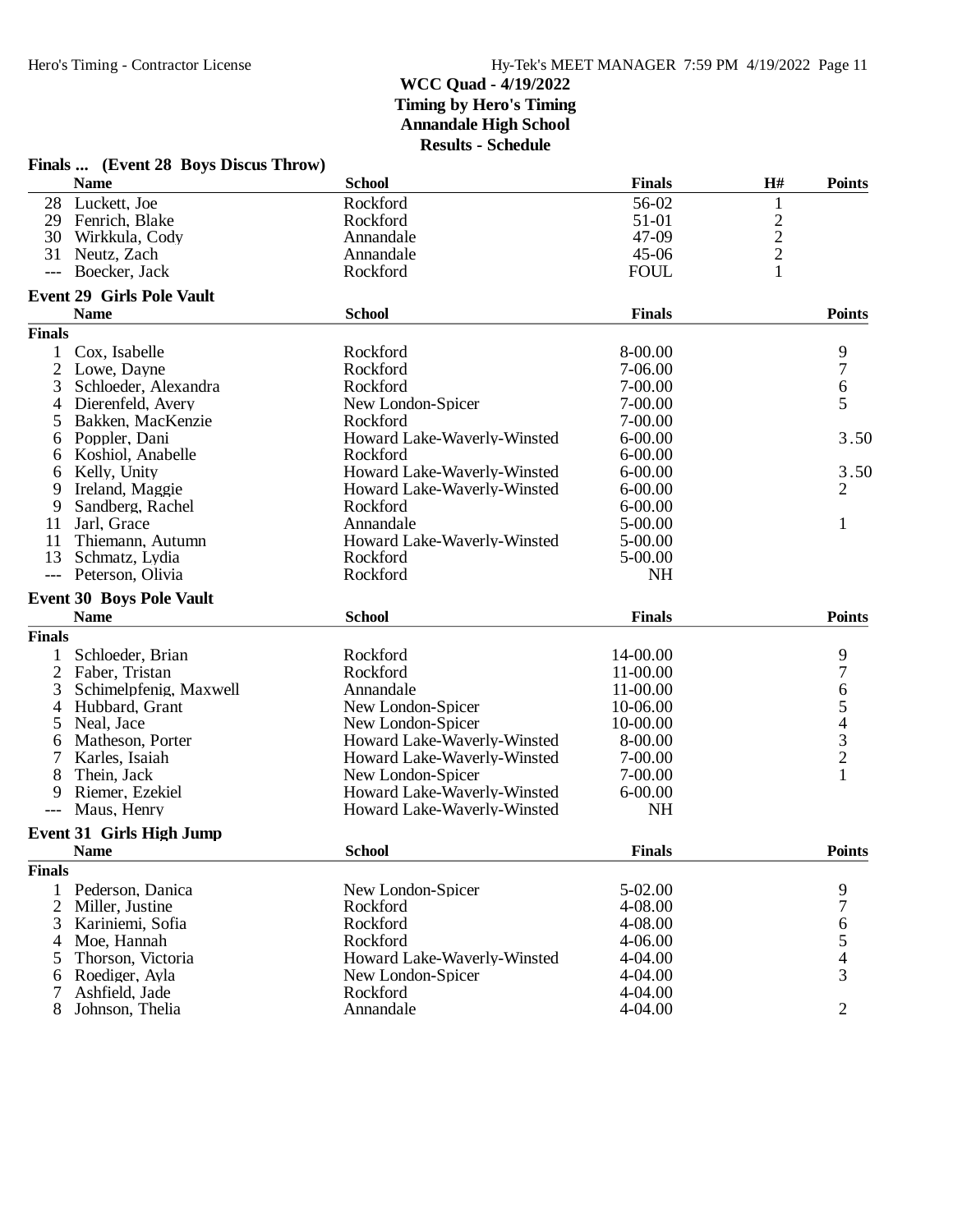|                | Finals  (Event 31 Girls High Jump) |                             |               |                          |
|----------------|------------------------------------|-----------------------------|---------------|--------------------------|
|                | <b>Name</b>                        | <b>School</b>               | <b>Finals</b> | <b>Points</b>            |
| 9              | Huss, Emma                         | Howard Lake-Waverly-Winsted | $4 - 02.00$   | 1                        |
| 10             | Freed, Riley                       | Rockford                    | 4-00.00       |                          |
| 10             | Neuman, Kate                       | Annandale                   | $4 - 00.00$   |                          |
| 12             | Turner, Averie                     | New London-Spicer           | $3-10.00$     |                          |
|                | <b>Event 32 Boys High Jump</b>     |                             |               |                          |
|                | <b>Name</b>                        | <b>School</b>               | <b>Finals</b> | <b>Points</b>            |
| <b>Finals</b>  |                                    |                             |               |                          |
| 1              | Skinner, Henry                     | Rockford                    | $6 - 00.00$   | 9                        |
| $\overline{2}$ | Neuman, Ryan                       | Annandale                   | 5-04.00       | 6.50                     |
| 2              | Liebhard, Jake                     | Annandale                   | 5-04.00       | 6.50                     |
| 4              | Jones, Cam                         | Howard Lake-Waverly-Winsted | 5-04.00       | 5                        |
| 5              | Sundberg, Alex                     | Annandale                   | 5-04.00       | $\overline{\mathcal{A}}$ |
| 6              | London, Quinn                      | Rockford                    | 5-02.00       | 3                        |
| 6              | Braun, Adam                        | Annandale                   | 5-02.00       |                          |
|                | Luchsinger, Lance                  | Howard Lake-Waverly-Winsted | 5-02.00       | 2                        |
| 9              | Wang, Gavin                        | Annandale                   | 5-00.00       |                          |
| 10             | Sandoval, Bryan                    | Rockford                    | 5-00.00       |                          |
| 10             | Schuman, Ryan                      | Rockford                    | $5 - 00.00$   | 1                        |
| 12             | Christopherson, Liam               | Howard Lake-Waverly-Winsted | 4-10.00       |                          |
| 12             | Miller, Keaton                     | Annandale                   | $4 - 10.00$   |                          |
| 14             | Gilbert, Cole                      | Howard Lake-Waverly-Winsted | 4-08.00       |                          |
| 15             | Houghton, Tim                      | Rockford                    | 4-08.00       |                          |
| 16             | Greene, Drystin                    | Howard Lake-Waverly-Winsted | 4-06.00       |                          |
| 16             | Broberg, Justin                    | Rockford                    | 4-06.00       |                          |
| ---            | Braun, Colton                      | Rockford                    | <b>NH</b>     |                          |
| $---$          | Tauber, Drew                       | Rockford                    | <b>NH</b>     |                          |
|                | <b>Event 33 Girls Long Jump</b>    |                             |               |                          |
|                | <b>Name</b>                        | <b>School</b>               | <b>Finals</b> | <b>Points</b>            |
| <b>Finals</b>  |                                    |                             |               |                          |
|                | Cady, Cassia                       | Rockford                    | 16-11.00      | 9                        |
| $\overline{2}$ | Biorn, Elise                       | Rockford                    | 16-00.00      | $\overline{7}$           |
| 3              | Peterson, Ellary                   | New London-Spicer           | 15-01.25      |                          |
| 4              | Hermes, Carlie                     | Annandale                   | 14-11.00      | 65432                    |
| 5              | Caskey, Ayla                       | New London-Spicer           | 14-08.50      |                          |
| 6              | Millner, Claire                    | Annandale                   | 14-03.00      |                          |
| 7              | Miller, Justine                    | Rockford                    | 14-00.00      |                          |
| 8              | Larson, Riley                      | Rockford                    | 13-10.50      |                          |
| 9              | Tepley, Jackie                     | Howard Lake-Waverly-Winsted | 13-09.00      | $\mathbf{1}$             |
| 10             | Delzer, Katelyn                    | New London-Spicer           | 13-08.00      |                          |
| 11             | Krzmarick, Nicole                  | Howard Lake-Waverly-Winsted | 13-05.00      |                          |
| 12             | Dierenfeld, Avery                  | New London-Spicer           | 13-04.00      |                          |
| 13             | Hagen, Emersyn                     | New London-Spicer           | 12-02.75      |                          |
| 14             | Benson, Maya                       | Annandale                   | 11-05.00      |                          |
| 15             | Woelfel, Mady                      | New London-Spicer           | 11-03.00      |                          |
| $---$          | Truscinski, Grace                  | New London-Spicer           | <b>ND</b>     |                          |
| ---            | Erickson, Audrey                   | Annandale                   | <b>ND</b>     |                          |
| $---$          | Donner, Elle                       | New London-Spicer           | <b>FOUL</b>   |                          |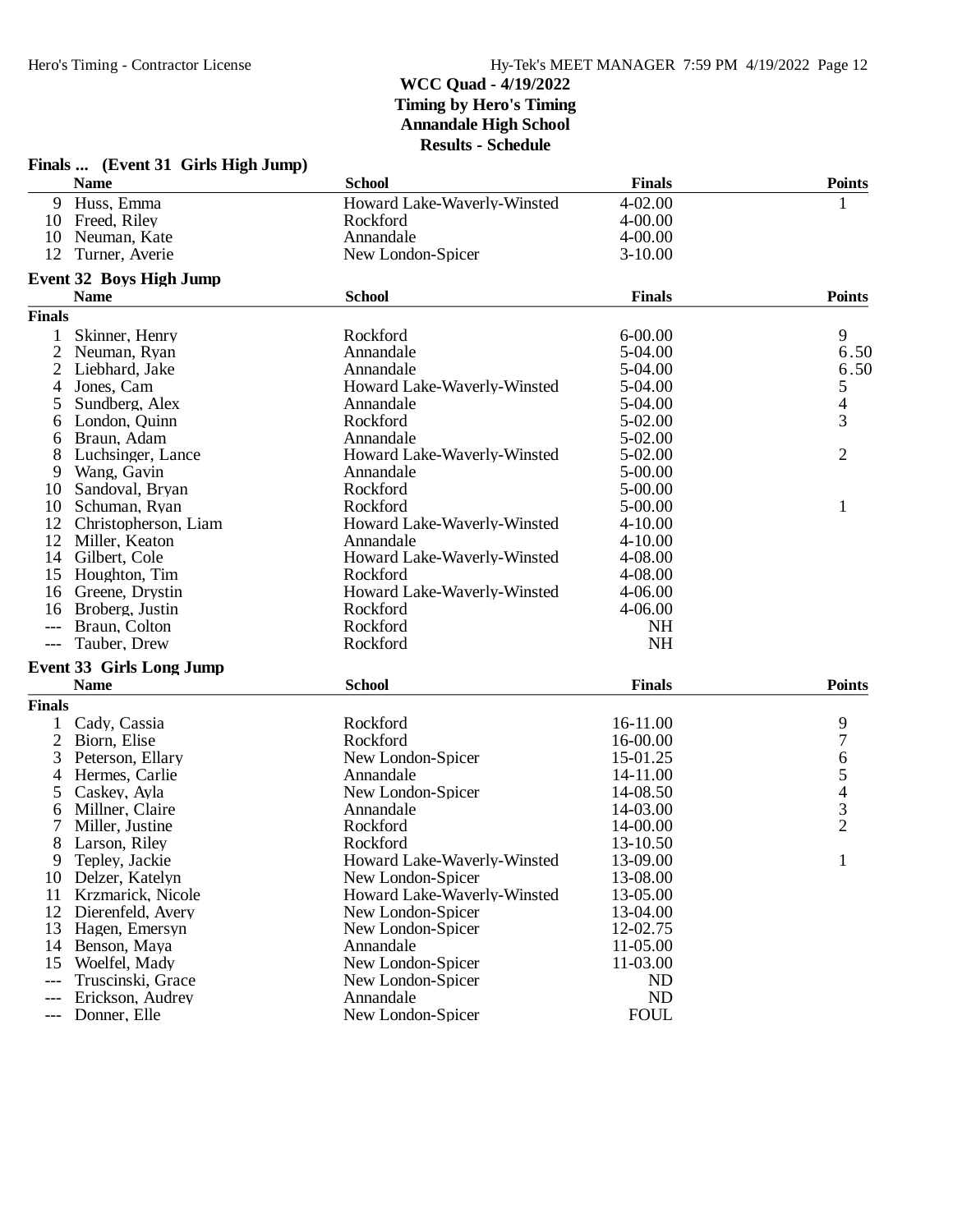|                | <b>Name</b>                       | <b>School</b>               | <b>Finals</b> | <b>Points</b>  |
|----------------|-----------------------------------|-----------------------------|---------------|----------------|
|                | Kjaer, Julia                      | Annandale                   | <b>FOUL</b>   |                |
|                | <b>Event 34 Boys Long Jump</b>    |                             |               |                |
|                | <b>Name</b>                       | <b>School</b>               | <b>Finals</b> | <b>Points</b>  |
| <b>Finals</b>  |                                   |                             |               |                |
| $\mathbf{1}$   | Shoberg, Tyson                    | Annandale                   | 19-08.00      | 9              |
| $\mathfrak{2}$ | Luchsinger, Lance                 | Howard Lake-Waverly-Winsted | 19-05.75      | 7              |
| 3              | Skinner, Henry                    | Rockford                    | 19-03.00      | 6              |
| 4              | Schloeder, Brian                  | Rockford                    | 19-01.50      |                |
| 5              | Polston, Gavin                    | Annandale                   | 18-06.00      | $\frac{5}{4}$  |
| 6              | Smith, Preston                    | Rockford                    | 18-04.00      | 3              |
| 7              | Richards, Caleb                   | Rockford                    | 17-09.50      |                |
| 8              | Jones, Cam                        | Howard Lake-Waverly-Winsted | 17-09.25      | $\overline{2}$ |
| 9              | White, Jacob                      | Rockford                    | 17-02.00      |                |
| 10             | Sandoval, Bryan                   | Rockford                    | 16-10.50      |                |
| 11             | London, Quinn                     | Rockford                    | 16-08.50      |                |
| 12             | Bushel, Brayden                   | Annandale                   | 16-07.50      | $\mathbf{1}$   |
| 13             | Martinez, Bryan                   | Annandale                   | 16-02.50      |                |
| 14             | Alston, Darius                    | Annandale                   | 15-10.50      |                |
|                | 15 Bebo, Aaron                    | Howard Lake-Waverly-Winsted | 15-09.25      |                |
| 16             | Smith, Tommy                      | Rockford                    | 15-05.00      |                |
| 17             | Adams, Aidan                      | Rockford                    | 14-09.00      |                |
| 18             | Miller, Keaton                    | Annandale                   | 14-08.50      |                |
| 19             | Rasset, Vince                     | Annandale                   | 14-08.50      |                |
| 20             | Olson, Arthur                     | New London-Spicer           | 14-05.50      |                |
| 21             | Johnson, Gavin                    | New London-Spicer           | 14-03.25      |                |
| 22             | Hughesdon, James                  | New London-Spicer           | 14-02.00      |                |
| 23             | Nelson, Nate                      | New London-Spicer           | 14-00.00      |                |
| 24             | Zillmer, Keenan                   | Howard Lake-Waverly-Winsted | 13-10.00      |                |
| 25             | Buffington, Brock                 | New London-Spicer           | 12-11.00      |                |
| ---            | Wendlandt, Isaiah                 | New London-Spicer           | <b>FOUL</b>   |                |
| $---$          | Jacobson, Sam                     | Annandale                   | <b>FOUL</b>   |                |
| $---$          | Brown, Hayden                     | Howard Lake-Waverly-Winsted | <b>FOUL</b>   |                |
|                | <b>Event 35 Girls Triple Jump</b> |                             |               |                |
|                | <b>Name</b>                       | <b>School</b>               | <b>Finals</b> | <b>Points</b>  |
| <b>Finals</b>  |                                   |                             |               |                |
| 1              | Cady, Cassia                      | Rockford                    | 35-02.00      |                |
| $\mathbf{2}$   | Biorn, Elise                      | Rockford                    | 34-09.00      | $\frac{9}{7}$  |
| 3              | Schloeder, Alexandra              | Rockford                    | 29-11.50      | 6              |
| 4              | Fasching, Ivy                     | Howard Lake-Waverly-Winsted | 28-09.00      | 5              |
| 5              | Huber, Makayla                    | Rockford                    | 28-07.00      |                |
| 6              | Doboszenski, Peyton               | Rockford                    | 26-02.50      |                |
| 7              | Bowman, Meri                      | Annandale                   | 25-10.50      | 4              |
| 8              | Nelson, Isabella                  | Rockford                    | 24-08.00      |                |

# **Finals ... (Event 33 Girls Long Jump)**